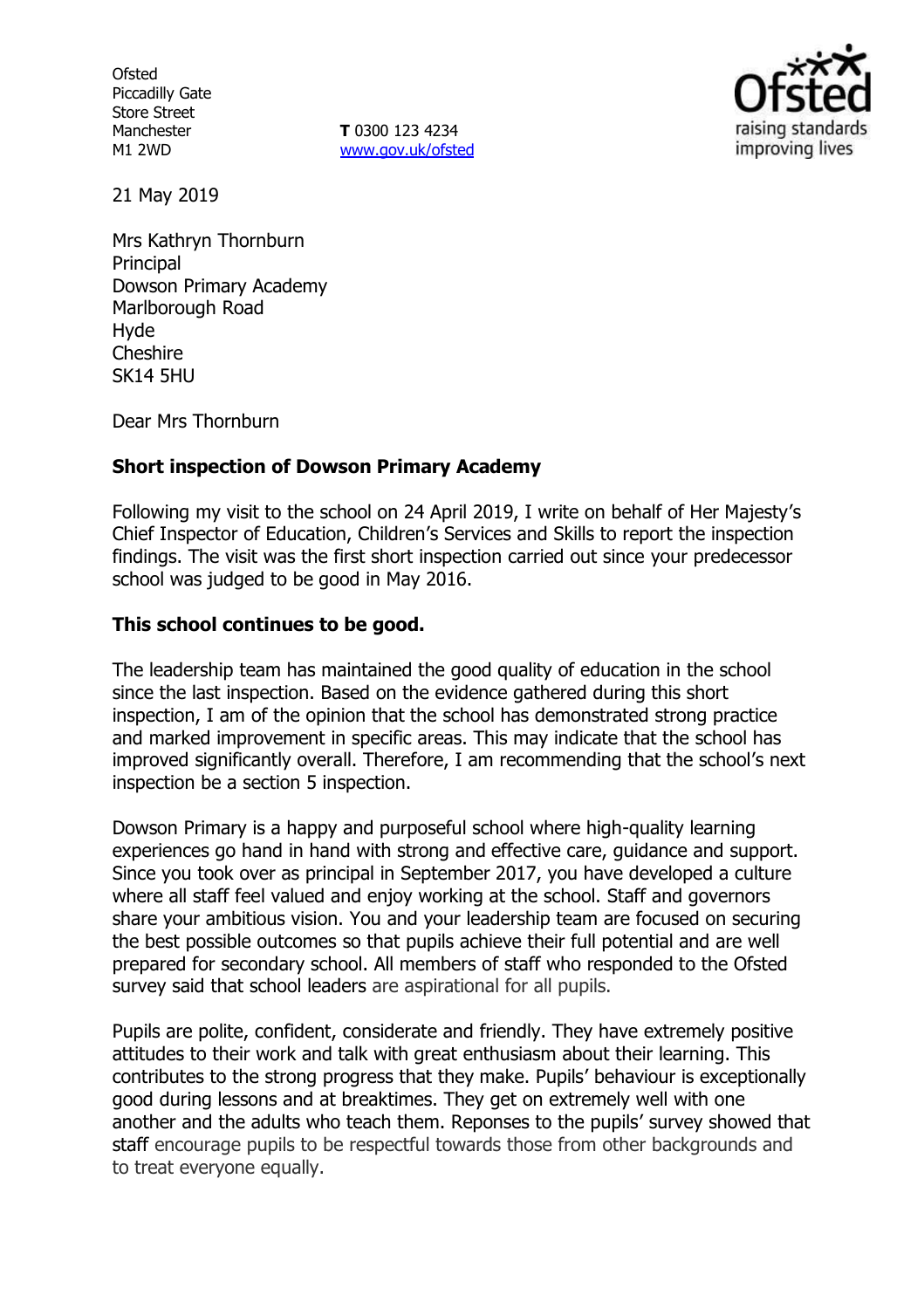Parents and carers are highly supportive of the school's leadership team and the quality of care and support that staff provide for pupils. All of the parents who responded to Parent View said that their children are taught well and that staff regularly provide them with valuable information about pupils' progress. They feel the school is a vibrant and welcoming place where pupils, parents and staff have a true sense of belonging. Parents value the regular opportunities they have to attend workshops on topics such as phonics and behaviour. Parents also recognise the confidence their children have gained in their learning and social development.

You have worked effectively with your leadership team to address the weaknesses that were identified at the previous inspection. School leaders were asked to improve teaching and to further develop the role of subject leaders. The work that I saw in pupils' books showed that you have made excellent progress in improving standards. Although there was a dip in attainment at the end of key stage 2 in 2018, current pupils are making strong progress in reading, writing and mathematics. You have also made good progress in developing the role of subject leaders. They are now playing a more effective role in monitoring and improving their areas of responsibility. However, further work is required in science, geography and history to ensure that pupils develop their knowledge and skills more effectively.

At the previous inspection, you were also asked to strengthen provision in the early years. You have overseen improvements to the quality of teaching in the Nursery and Reception classes. Children now make an excellent start to their school life. You have developed good systems for ensuring that children make a smooth transition into school. The learning environment, both indoors and outside, is attractive and well resourced. Children develop good attitudes to learning and make strong progress. The proportion of children achieving a good level of development was above the national average in 2018.

# **Safeguarding is effective.**

Keeping children safe is central to the ethos of the school. You and your leadership team have ensured that all safeguarding arrangements are fit for purpose and that pupils' safety is given the highest priority. You have ensured that staff receive appropriate safeguarding training and know what to do if they have any concerns about a pupil's welfare or safety. You have also created a strong and effective pastoral support team. The sharp focus the school places on pupils' welfare means that not only are pupils safe but that they attend regularly. Rates of absence are well below the national average and few pupils are persistently absent from school. Pupils told me that they feel safe at school. Pupils also told me that bullying is rare and, when it does happen, teachers act quickly to resolve issues.

The chair of the governing body undertakes regular reviews of the school's safeguarding policies and procedures. This helps to keep safeguarding high on the agenda and ensures that staff remain vigilant.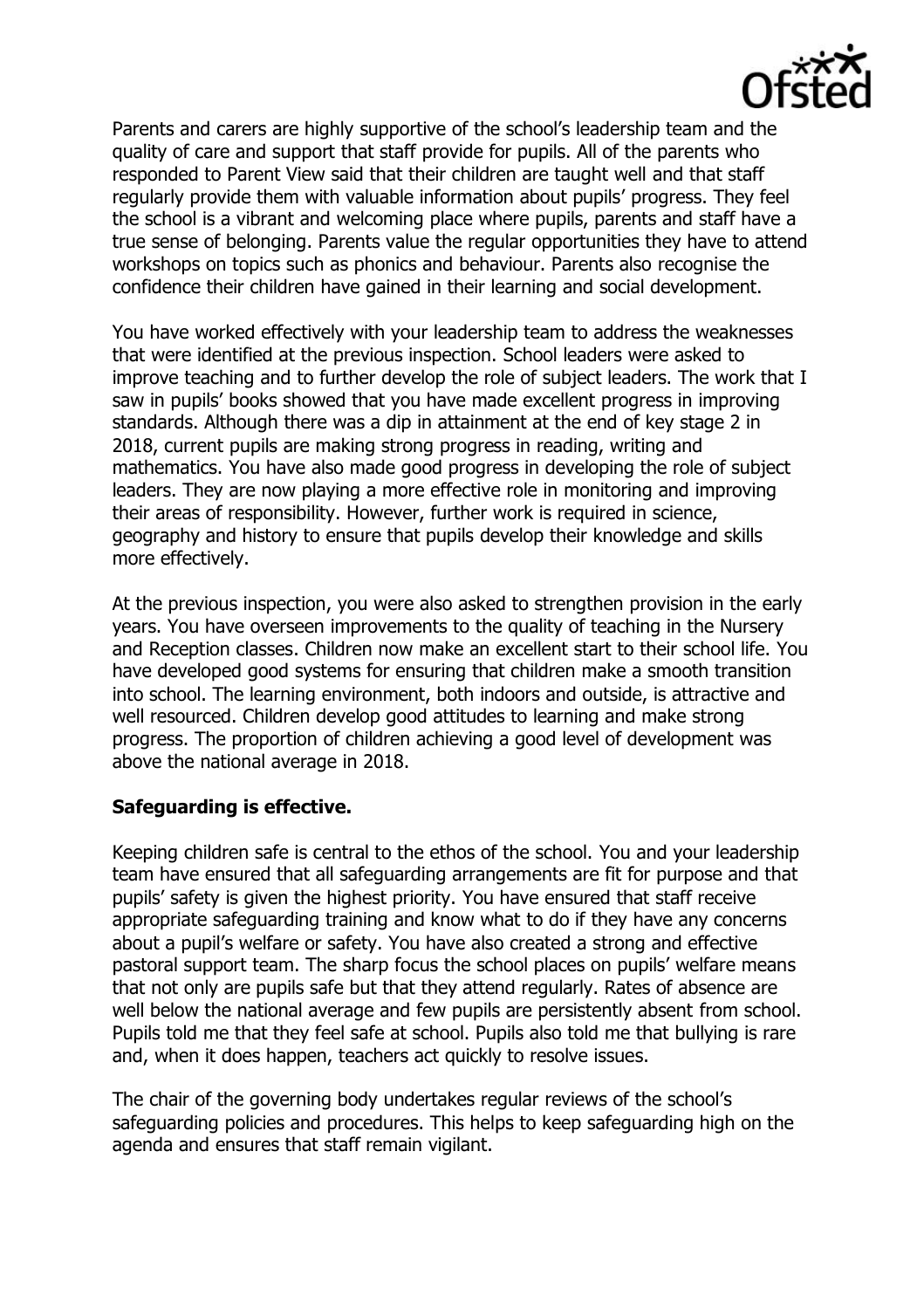

## **Inspection findings**

- $\blacksquare$  The first line of enguiry that I explored during this inspection was to see what action school leaders have taken to address the dip in attainment at the end of key stage 2 in 2018. The proportions of pupils achieving and exceeding the expected standards in reading, writing and mathematics had been above average in the previous two years. However, in 2018, progress in mathematics and reading across key stage 2 was less strong.
- I found clear evidence of high standards in English across the school. School leaders have placed a strong and effective focus on developing pupils' reading. Teachers regularly read with pupils and constantly look for opportunities to develop pupils' vocabulary. Pupils read regularly both at home and in school. The Year 6 pupils with whom I met read fluently with enthusiasm and intonation. They showed a good awareness of different genres and were keen to tell me about their favourite books and authors. I also saw many examples of highquality written work across year groups. Pupils are given regular opportunities to write at length and for different purposes. Teachers provide precise feedback for pupils on how to improve their work. As a result, current pupils are making strong progress in both reading and writing.
- Teachers provide good levels of challenge for pupils in mathematics lessons. The work that I saw in books showed that the vast majority of pupils are confident and competent when working with number. Teachers regularly challenge pupils to use and apply their mathematical knowledge and skills to solve problems and develop their reasoning skills. As a result, the vast majority of current pupils are working at or above the expected level for their year group. I also looked at the challenge provided for the most able pupils in mathematics. I found clear evidence that this group of pupils are challenged well. In one of the lessons I visited, Year 6 pupils were successfully applying their knowledge of geometry to calculate the size of angles within a range of different quadrilaterals. I saw many examples of challenging activities in pupils' books across all year groups.
- My final line of enquiry was to look at how well pupils are developing their skills, knowledge and understanding in subjects other than English and mathematics. The work that you and your wider leadership team have done in this area is impressive. You have developed a clear plan of the skills and abilities that you want pupils to develop in each area of the curriculum. Improvements have been made in many subjects. I saw many excellent pieces of artwork in pupils' sketch books and in displays around the school. Pupils are confident users of technology, and physical education is also a strength. Progress has also been made in science, geography and history. However, in some classes, teachers do not ensure that learning builds effectively on what pupils already know in these subjects.